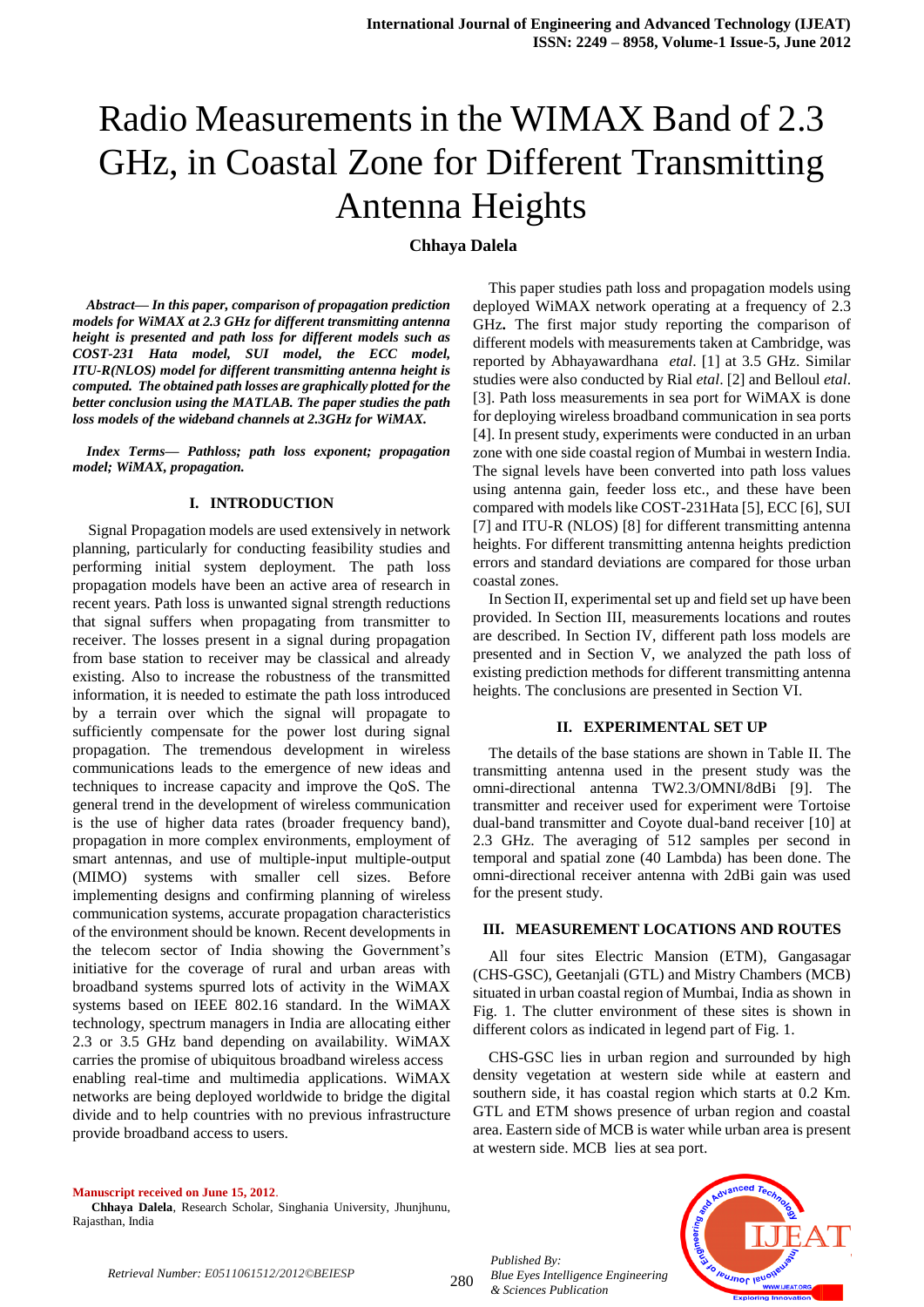

**Fig. 1.Clutter environment for experimental sites (ETM, CHS -GSC, GTL, MCB)**

## **IV. PROPAGATION PATH LOSS MODELS**

## A. **SUI Model**

The SUI model was developed under the Institute of Electrical and Electronics Engineers (IEEE) 802.16 working group for prediction of path loss in urban, suburban and rural environments [7]. The applicability of this model in the higher frequency has not been validated. However, due to the availability of correction factors for the operating frequency, this model is selected for this study. The path loss in SUI mode [1] is calculated using (1)

$$
L = A + 10 \gamma \log_{10}(\frac{d}{d_0}) + X_f + X_h + s \text{ for } d > d_0
$$
 (1)

where, d is the distance between the base station and the receiver antenna in metres,  $d_0 = 100$  m and s is a lognormal distributed factor that is used to account for the shadow fading owing to trees and other clutter and has a value between 8.2 dB and 10.6 dB . The other parameters are defined as,

$$
A = 20\log_{10}\left(\frac{4\Pi d_0}{\lambda}\right) \tag{2}
$$

$$
\gamma = a - bh_b + c/h_b \tag{3}
$$

where, the parameter  $h<sub>b</sub>$  is the base station height above ground in meters and should be between 10 m and 80 m .The constants used for a, b and c are given in Table I.

**TABLE I SUI MODEL PARAMETER**

| Model | Terrain | Terrain | Terrain |
|-------|---------|---------|---------|
| a     | 4.6     |         | 3.6     |
|       | 0.0075  | 0.0065  | 0.005   |
| c     | 12.6    | 17.1    | 20      |

## **B. COST-231 Hata Model**

 This model has been developed based on experimental measurements conducted by Okumura in Tokyo (Japan) region [1], [5].

Experimental formula for propagation path loss *L* in dB by Hata [5]

$$
L\{urban area\} = 69.55 + 26.16 \log_{10} f - 13.82 \log_{10} h_b - c(h_m)
$$
  
+  $(44.9 - 6.55 \log_{10} h_b) \log_{10} d$  (4)

where f is the frequency (in MHz) from 150 MHz to 1500 MHz,  $h_b$  is the effective transmitter (base station) antenna height (in meters) ranging from 30m to 200m, *h<sup>m</sup>* is the effective receiver antenna height (in meters) ranging from 1m to 10m, *d* is the T-R separation distance (in km) ranging from 1 to 10 km, and  $c(h_m)$  is the correction factor depending on the mobile station antenna height which is function of the size of the coverage area. For small to medium sized city, the mobile antenna correction factor is defined as

$$
c(h_m) = (1.1 \log_{10} f - 0.7)h_m - (1.56 \log_{10} f - 0.8)dB
$$
 (5)

and for a large city, the correction factor  $c(h_m)$  is defined as

$$
c \ (h_m) = 8.29(\log_{10} 1.54 h_m)^2 - 1.1 \ for \ f \ \leq 300 \ MHz \quad (6)
$$

$$
c(h_m) = 3.2(\log_{10} 11.75h_m)^2 - 4.97 \text{ for } f \ge 300 \, MHz \, (7)
$$

The path losses  $L_s$  and  $L_o$  in dB for suburban and open areas are given in equations (8) and (9) respectively.

$$
L_{S} = L \{urban area\} - 2\{\log_{10}(f / 28)\}^{2} - 5.4
$$
 (8)

$$
L_0 = L\{\text{urban area}\} - 4.78\{(\log_{10} f)^2\} + 18.33\log_{10} f \tag{9}
$$
  
- 40.94

This model is well suited for large cell mobile systems, but not personal communications systems (PCS) which have cell on the order of 1 km radius.

#### **C. ECC Model**

The original Okumura experimental data were gathered in the suburbs of [11]. The author refers to urban areas as subdivided into large city and medium city categories. Correction factors for suburban and open areas were also given. Since the characteristics of a highly built-up area such as Tokyo are quite different to those found in typical European suburban areas medium city model is recommended for European cities [12].

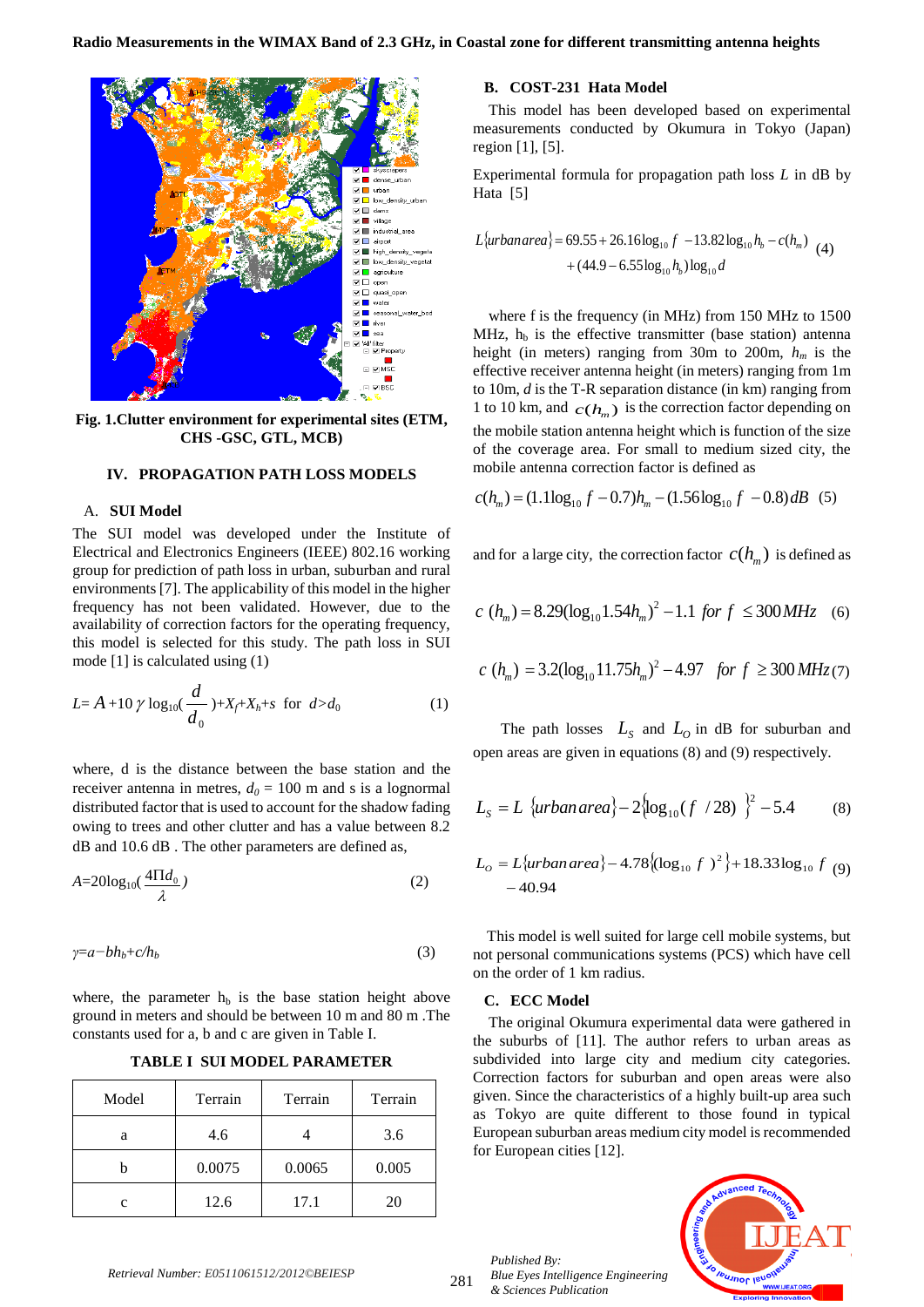Although the Hata Okumura model is widely used for UHF bands, its accuracy is questionable for higher frequencies [11]. The COST-231 model extended its use up to 2GHz but it was proposed for mobile systems having Omni-directional CPE antennas sited less than 3m above ground level. A different approach was taken by the Electronic communication Committee (ECC) which extrapolated the original measurements by Okumura and modified its assumptions. The path loss equation for ECC-33 model [6] is defined as

$$
L = A_{b} + A_{bm} - G_{b} - G_{r} \quad (10)
$$

where Afs, Abm, Gb and Gr are the free space attenuation, the basic median path loss, the BS height gain factor and the terminal (CPE) height gain factor. They are individually defined as

$$
A_{fs} = 92.4 + 20\log_{10}(d) + 20\log_{10}(f) \tag{11}
$$

$$
A_{bm} = 20.41 + 9.83 \log_{10}(d) + 7.894 \log_{10}(f) + 9.56 [\log_{10}(f)]^2
$$
\n(12)

$$
G_b = \log_{10}(h_b / 200) \{13.958 + 5.8[\log_{10}(d)]^2\}
$$
\n(13)

and for medium city environments

$$
G_r = [42.57 + 13.7 \log_{10}(f)][\log_{10}(h_r) - 0.585]
$$
\n(14)

where f is the frequency in GHz

d is the distance between AP and CPE in km hb is the BS antenna height in meters

hr is the CPE antenna height in meters

The medium city model is more appropriate for European cities whereas the large city environment should only be used for cities with tall buildings. It is interesting to note that the predictions produced by the ECC-33 model do not lie on straight lines when plotted against distance having a log scale. For the sake of completeness, the path loss gradient at 2km will be compared with the path loss predicted by other models [13]. The predictions using the ECC-33 model with the medium city option are compared with the measurements taken in suburban and urban environments.

## **D. ITU-R (P.1411-1)**

NLOS [8] signals can arrive at the BS or MS by diffraction mechanisms or by multipath which may be a combination of diffraction and reflection mechanisms. In the model for transmission loss in the NLOS for roof-tops of similar height, the loss between isotropic antennas is expressed as the sum of free-space loss, *Lbf*, the diffraction loss from roof-top to street *Lrts* and the reduction due to multiple screen diffraction past rows of buildings, *Lmsd*. In this model *Lbf* and *Lrts* are independent of the BS antenna height, while *Lmsd* is dependent on whether the base station antenna is at, below or above

building heights. In the non-LOS case the basic transmission loss comprises the free space path loss *L*, the multiple screen diffraction loss *Lmsd* and the rooftop to street diffraction and scatter loss  $L_{rts}$ . Thus the path loss  $L_b$  in non LOS is defined as

$$
L_{b} = \begin{cases} L_{B} + L_{rts} + L_{msd} & L_{rts} + L_{msd} > 0 \\ L_{B} & L_{rts} + L_{msd} < 0 \end{cases}
$$
 (15)

The term *Lrts* describes the coupling of the wave propagating along the multiple-screen path into the street where the mobile station is located. It takes into account the width of the street and its orientation. The values of *Lrts* are as follows

$$
L_{rs} = -8.2 - 10 \log_{10} w + 10 \log_{10} f_{MHz} + 20 \log_{10} (h - h_m) + L_{ori}
$$
 (16)

where w, h and *h<sup>m</sup>* are gap between buildings, height of building and height of mobile stations respectively. *Lor*<sup>i</sup> is the street orientation correction factor, which takes into account the effect of roof-top-to street diffraction into streets that are not perpendicular to the direction of propagation and same as (16). The multiple screen diffraction loss from the BS due to propagation past rows of buildings depends on the BS antenna height relative to the building heights and on the incidence angle. The relevant equations are same as given above. The details of simulation parameters are given in Table III.

#### **V. PATH LOSS ANALYSIS**

Figure 2 to Figure 5 show the comparison of path losses predicted by COST-231 Hata, ECC, SUI (terrain B), and ITU-R (NLOS) methods for different transmitting antenna heights. In these figures, close to transmitter observed path losses varied from 100-120 dB and at distances beyond 500 m, path loss was confined in the range of 110-160 dB. In Table III the corresponding error statistics in terms of mean prediction error  $\mu$ , and the standard deviation  $\sigma$ , of the prediction errors, are given for each model for different base stations. Here the error is taken as the difference between observed and predicted loss. While evaluating the path loss exponent for ECC model the standard practice of taking path loss gradient at 2 km has been followed. The parameters n and σ can be determined using linear regression of the path loss values against the log of normalized distance  $d/d<sub>o</sub>$  in a minimum mean square error (MMSE) manner. Path loss exponent for dense urban region and mixed urban environment region [14] is 3.0 to 4.1 and 2.8 to 4.4 respectively. For urban coastal region, value of path loss exponent is less as compared to its value in dense urban region and mixed urban environment region. Path loss exponents found by the SUI and ITU-R (NLOS) methods are around 3.8 respectively for all the base stations. Standard deviation ECC and the COST-231 Hata varied from 6.0 to 7.3 (Figs. 2-5). This variation could be attributed to the degree of urbanization and geometrical configuration of buildings,



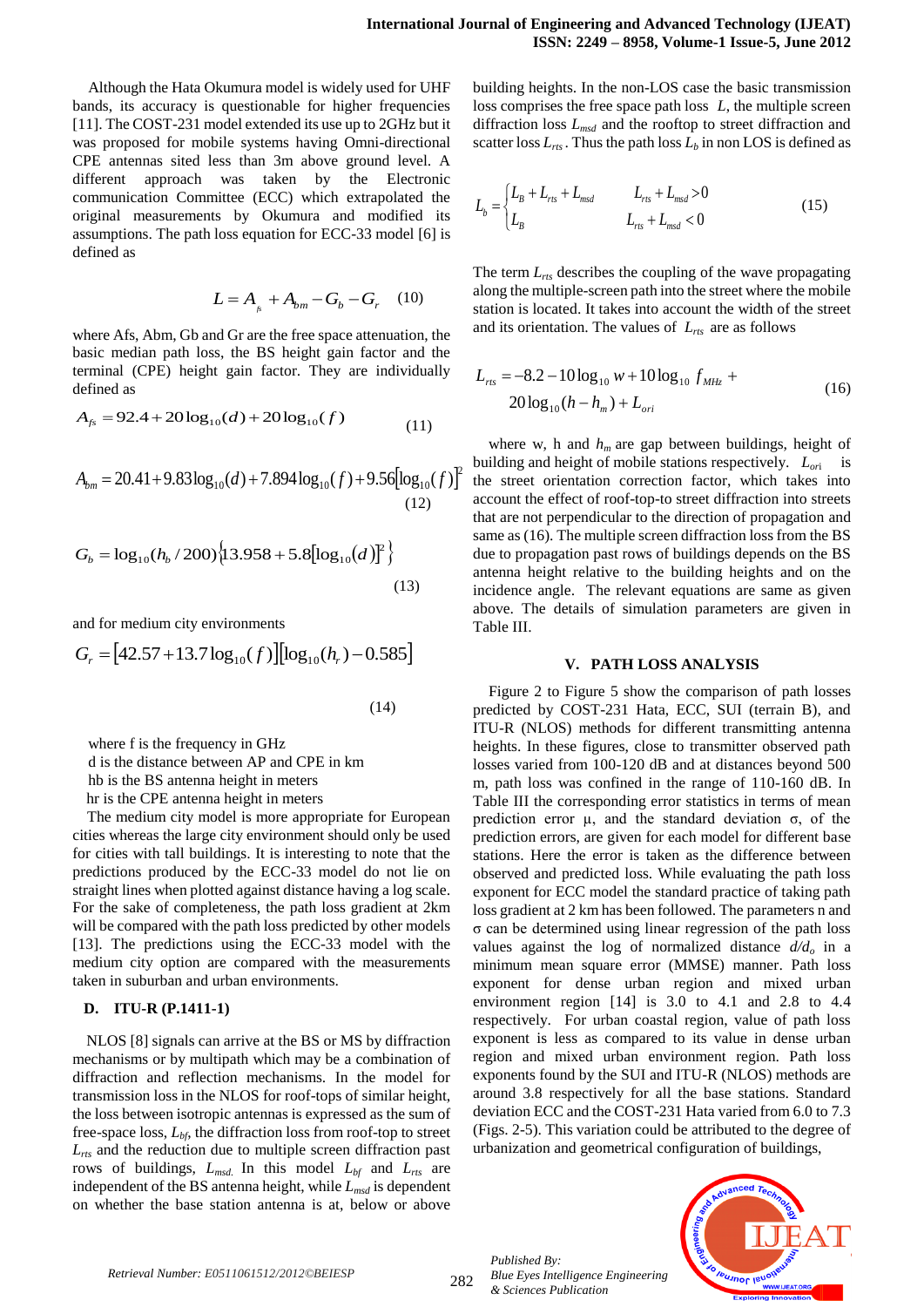which varies from base station to base station. In Figures 2-5, path loss values for 40m antenna height is less as compared to 31m, 35m, 38m. The COST-231 Hata model has mean prediction error varies from 0.2 to 4.9 dB. For CHS-GSC base station with transmitting antenna height 40m, mean prediction error is less as compared to 38m, 35m, 31m transmitting antenna heights. ITU-R (NLOS) and SUI predicted higher values of standard deviation for all the different transmitting antenna heights.

## **VI. CONCLUSION**

An experimental campaign was conducted in the urban, coastal region of Mumbai using WiMAX transmissions at 2.3 GHz for four base stations with different transmitting antenna heights. The signal levels have been converted into path loss values for prediction methods like COST-231 Hata, ECC, SUI (Terrain B), ITU-R (NLOS). Path loss exponents, mean errors and standard deviations of all the methods have been deduced and compared for different transmitting antenna heights. From the following analysis, it has been observed that the prediction error of SUI, ITU-R (NLOS) is considerably higher than COST-231 Hata.

#### **REFERENCES**

- 1. Abhayawardhana, V. S., Wassell, I. J., Crosby, D., Sellars and Brown, M. G., "Comparison of Empirical Propagation Path loss Models for Fixed Wireless Access Systems" IEEE conference on Vehicular Technology, Stockholm, Sweden, vol. 1, pp. 73-77 , Jun 2005
- 2. Rial, V., Kraus, H., Hauck, J., & Buchholz, M., "Measurements and analysis of aWiMAX field trial at 3.5GHz in an urban environment" IEEE International Symposium on Broadband, 2007.
- 3. Belloul, B., Aragon-Zaval, A., Saunders, S. R., " Measurements and comparison of WiMAX radio coverage at 2.5GHz and 3.5GHz" EuCAP 2009, 3rd European Conference on Antennas and Propagation, 2009.
- 4. Joe,Hazra,Toh and Shankar, "Path loss measurements in sea port for WiMAX," *WCNC 2007 proceedings*, 2007.
- 5. COST Action 231, "*Digital Mobile Radio. Towards Future generation systems* - Final report", Tech. Report. European Communities, EUR 18957. Ch. 4, 1999.
- 6. Electronic Communication Committee (ECC) within the European Conference of Postal and Telecommunications Administration (CEPT), "The analysis of the coexistence of FWA cells in the 3.4 - 3.8 GHz band,"*tech. rep., ECC Report 33*, May 2003.
- 7. V. Erceg, K. V. S. Hari, *et al.,* "Channel models for fixed wireless applications," *IEEE 802.16 Broadband Wireless Access Working Group*, January 2001.
- 8. Recommendation ITU-R P.1411-1, "Propagation data and prediction methods for the planning of short-range outdoor radio communication systems and radio local area networks in the frequency range 300 MHz to 100 GHz" *tech. rep., International Telecommunication Union*, 2001
- 9. [http://www.twin-antennas.com/omni-antenna.html#2-3ghz-omni-ante](http://www.twin-antennas.com/omni-antenna.html#2-3ghz-omni-antenna) [nna](http://www.twin-antennas.com/omni-antenna.html#2-3ghz-omni-antenna)
- 10. http:/[/www.bvsystems.com](http://www.bvsystems.com/)
- 11. Okumura, Y., Ohmori, E., Kawano, T. and Fukuda, K. (1968). Field strength and its variability in the VHF and UHF land mobile service, *Review Electronic Communication Laboratories*, 16(9/10), pp. 825–873.
- 12. Okumura, Y., Ohmori, E., Kawano, T. and Fukuda, K. (1968). Field strength and its variability in the VHF and UHF land mobile service, *Review Electronic Communication Laboratories*, 16(9/10), pp. 825–873.
- 13. Ekpenyong, Isabone, Josheph and Elcong, Etim (2010), On Propagation path Loss Models For 3-G Based Wireless networks: A Comparative Analysis, *Georgian Electronic Scientific journal: Computer Science and Telecommunications*, vol. 2, no. 25.
- 14. Chhaya Dalela, M. V. S. N. Prasad, P. K. Dalela, Rajeev Saraf, "WiMAX Radio Measurements and Comparison of Propagation

Models in Mixed Urban Environments of Western India at 2.3 GHz," ICEIT National Conference on Advances in Wireless Cellular Telecommunications, 14 -15 Apr 2011, New Delhi, India.



**Fig.2. Comparison of path loss values of COST-231 Hata model for different transmitting antenna heights**



**Fig.3. Comparison of path loss values of ECC model for different model for different transmitting antenna height**









283